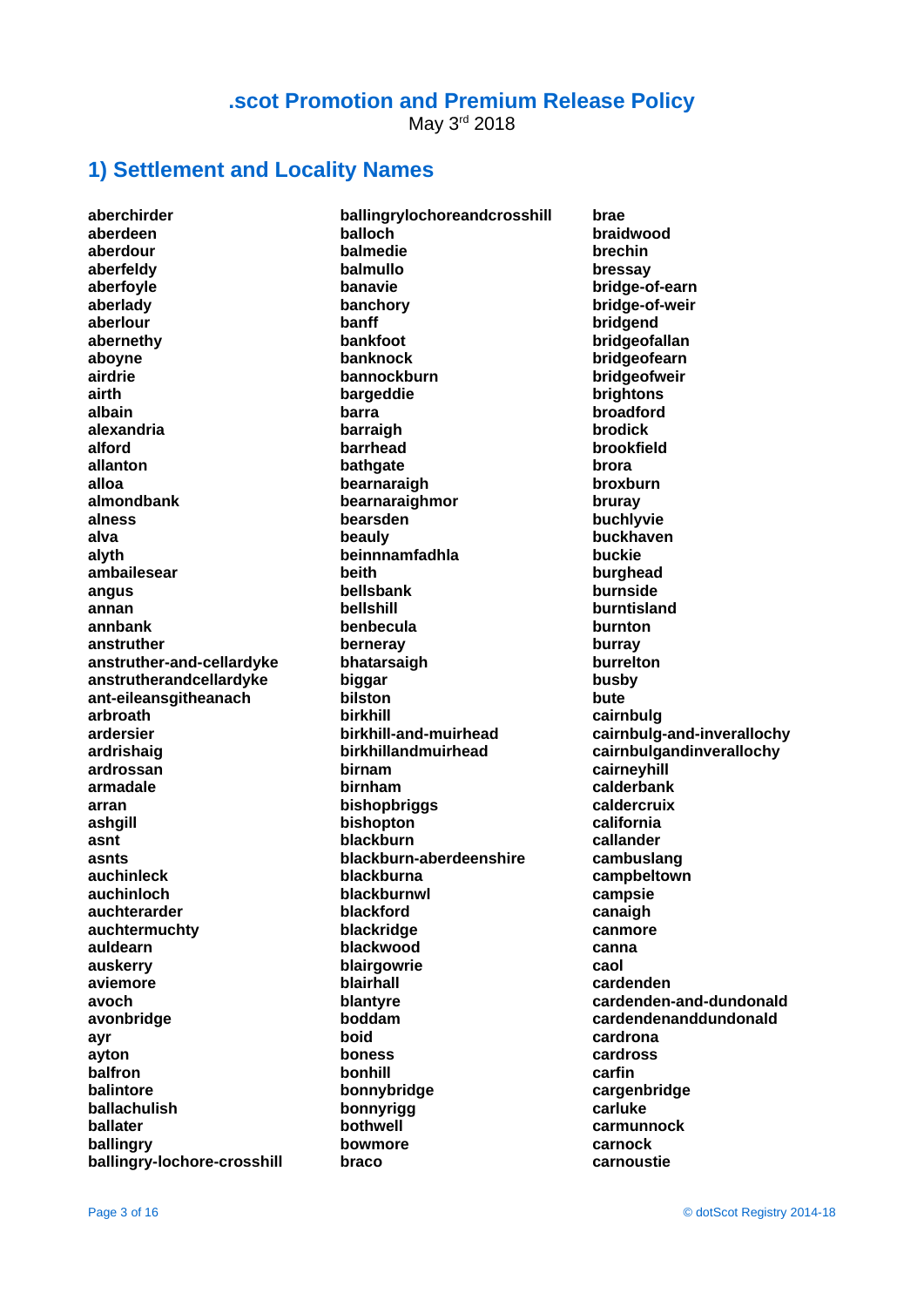May 3rd 2018

**carnwath carron carronshore carstairs castle-douglas castledouglas castletown catrine cearrara cellardyke ceres chapelhall chapelton chirnside chryston clackmannan clareadamson clarkston cleland clydebank coalburn coalsnaughton coaltown-of-wemyss coaltownofbalgonie coaltownofwemyss coatbridge cockenzie colbhasa coldingham coldstream coll colonsay comrie comrie-perthkinross conon-bridge-and-maryburgh cononbridge cononbridgeandmaryburgh cooney corpach coupar coupar-angus couparangus covebay cowdenbeath cowie coylton crail creetown crieff crimond cromarty crookedholm crossford crossford-fife crossford-slanarkshire crossgates crosshill**

**crosshouse croy cruden-bay crudenbay cullen culloden cumaradhmor cumbernauld cuminestown cumnock cupar dailly dalbeattie dalgety-bay dalgetybay dalkeith dalmellington dalry dalrymple danderhall danna darvel dechmont denholm denny dennyloanhead dingwall dollar dornoch douglas doune dreghorn drongan drumnadrochit drumoak drymen dufftown duffus dullatur dumbarton dumfries dunbar dunbeg dunblane dundee dundonald dunfermline dunipace dunkeld dunkeld-and-birnam dunkeldandbirnam dunlop dunning dunoon duns duntocher dyce**

**dysart eaglesfield eaglesham earlsferry earlston easdale east-kilbride east-linton east-wemyss eastburra eastcalder eastkilbride eastlinton eastriggs eastwemyss eastwhitburn ecclefechan eday edinburgh edzell eessh egilsay eige eigg eileanarainn eileandamheinn eileanearraid eileaneisdeal eileaniubh eileanmhoncraoibhe eileanmolaise eileannammuc eileanshona eileantioram eirisgeigh elderslie elgin elie elie-and-earlsferry elieandearlsferry ellon elphinstone eriskay erraid errol erskine evanton eyemouth faifley fairisle fairlie falkland fallin fauldhouse fenwick ferryden fetlar**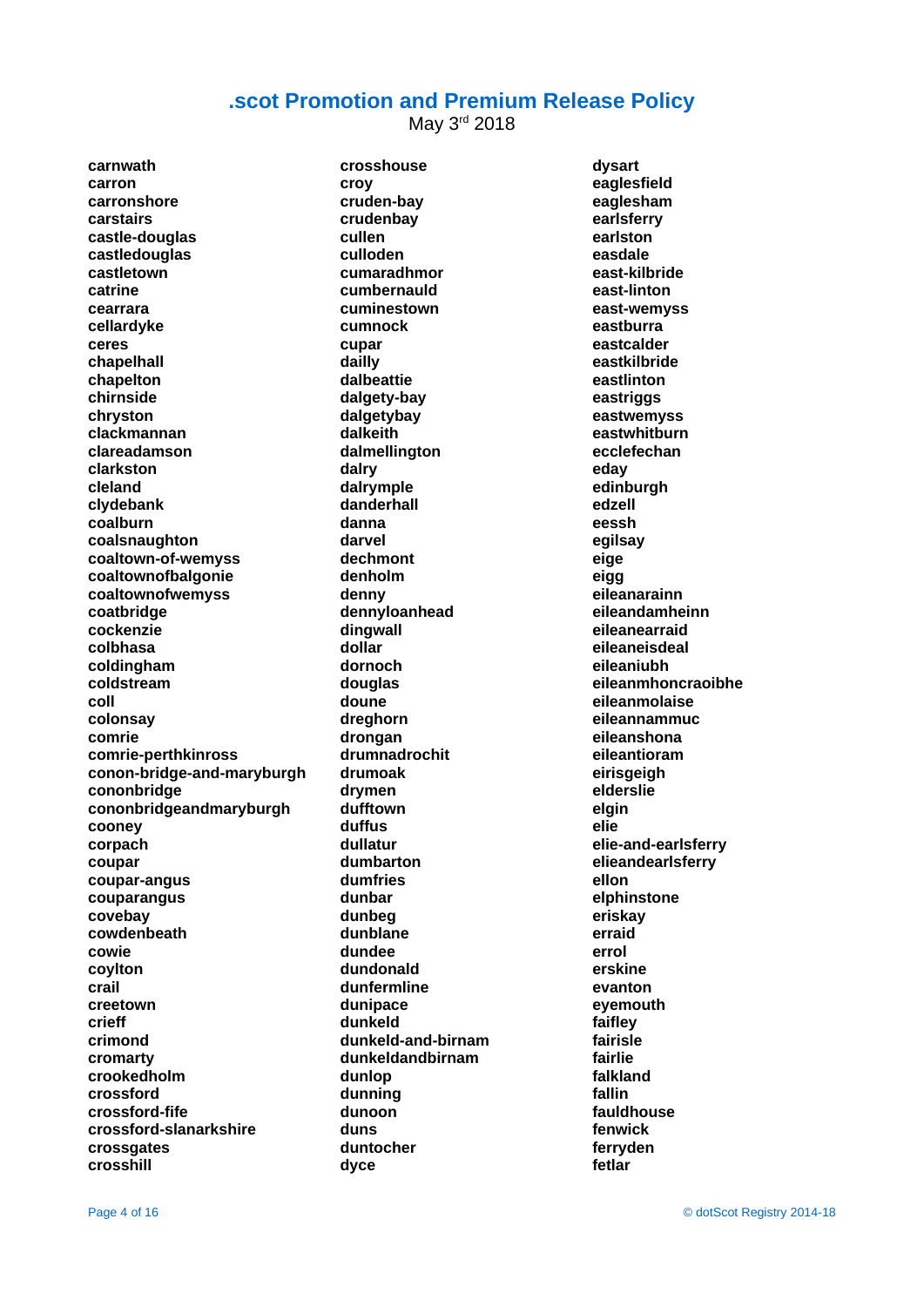May 3rd 2018

**findhorn findochty flodaigh flotta fochabers forfar forgandenny forres fort-augustus fort-william fortaugustus forth fortrose fortwilliam foula fraserburgh freuchie friockheim gairsay galashiels galston gardenstown garelochhead gargunnock garl garmouth gartcosh gatehouse-of-fleet gatehouseoffleet gauldry giffnock gifford gigha giogha girvan glasgow glassford glenboig glencarse gleneagles glenfarg glenluce glenmavis glenochilvillage glenrothes golspie gomastra gometra gorebridge gourdon gourock gowkthrapple grangemouth granton-on-spay grantown-on-spey grantownonspey greatbernera**

**greatcumbrae greater-glasgow greaterglasgow greatglenway greatseal greengairs greengairs-and-wattson greengairsandtattson greenhill greenlaw greenock grenade gretna grimsay griomasaigh guardbridge gullane haddington haggs halkirk hallglen hamilton hardgate harris harthill hatton-of-cruden hattonofcruden hawick headofmuir helensburgh high-valleyfield highbonnybridge highvalleyfield hillside holmofgrimbister holyisle holytown hopeman housay houston howwood hoy huntly hurlford hurlford-and-crookedholm hurlfordandcrookedholm hutton huttoninstitute inchfad inchinnan inchmurrin inchtavannach inchture innellan innerholm innerleithen innischonain**

**innisfhada innismheadhrain innistaighamhanaich insch inverallochy inveraray inverbervie invergordon invergowrie inverkeithing inverkip inverness inverurie iona irvine islay isleofewe jedburgh johnmuirway johnshaven johnstone jura kelso kelty kemnay kennoway kerrera kilbarchan kilbirnie kilcreggan kildary killearn killin kilmacolm kilmarnock kilmaurs kilsyth kilwinning kincardine kinghorn kinglassie kingseat kingseat-aberdeenshire kingseat-fife kingskettle kingswells kingussie kinlochleven kinloss kinnesswood kinross kintore kippen kirkcaldy kirkcaldy-and-dysart kirkcaldyanddysart kirkconnel**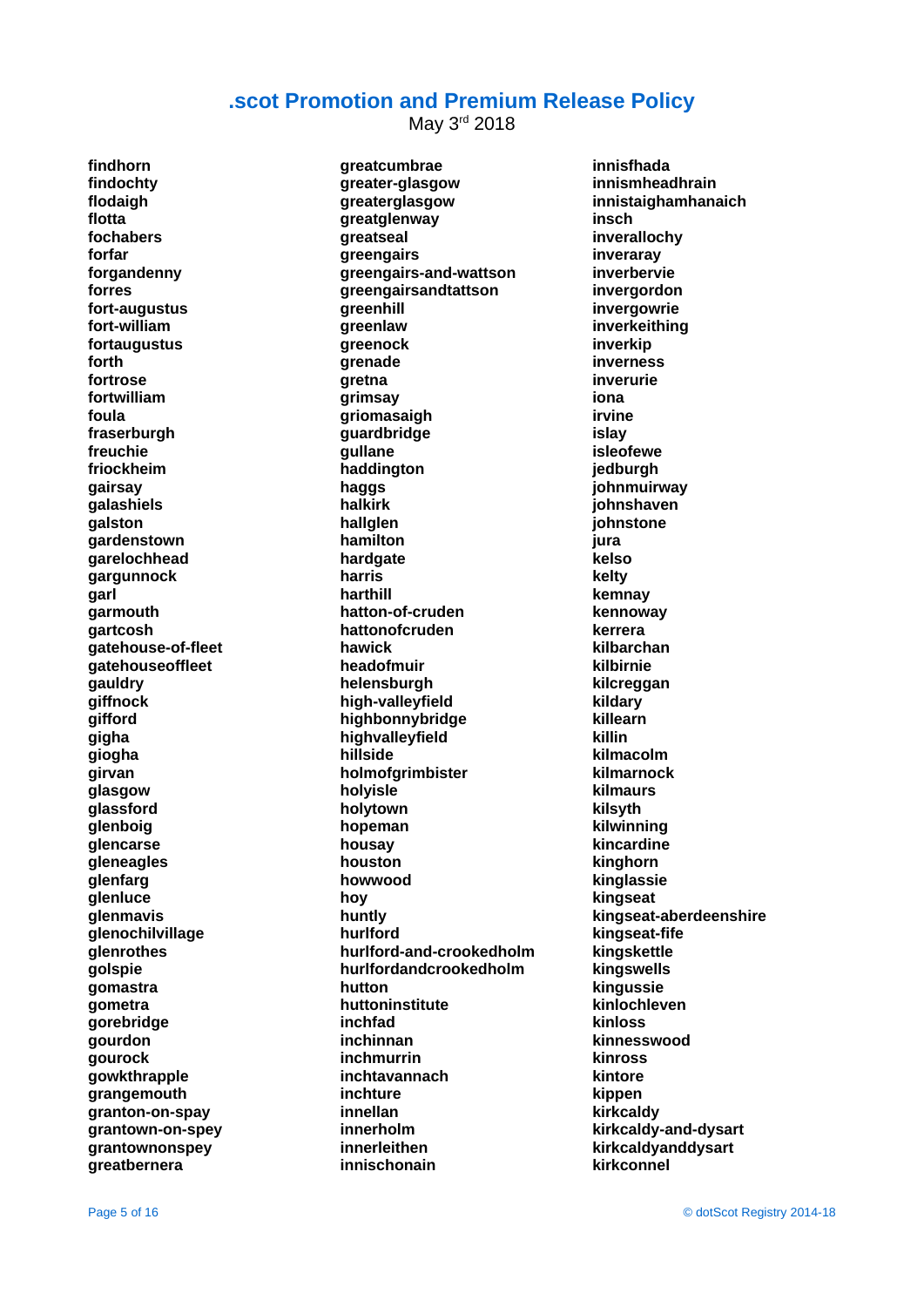May 3rd 2018

**kirkcudbright kirkfieldbank kirkhill kirkintilloch kirkliston kirkmuirhill kirkmuirhill-and-blackwood kirkmuirhillandblackwood kirknewton kirkwall kirriemuir kyle-of-lochalsh kyleoflochalsh ladybank lamlash lanark langbank langholm larbert largs larkhall lauder laurencekirk laurieston lennoxtown lenzie lerwick leslie lesmahagow letham leuchars leven lewis lhanbryde liff limekilns linlithgow linwood liosmor lismore livingston loanhead loans locharbriggs lochgelly lochgilphead lochlomand-trossachs lochlomandtrossachs lochlomondtrossachs lochmaben lochore lochwinnoch lockerbie logan longforgan longniddry longridge**

**longside lordlyon lossiemouth lower-largo lowerlargo luinn lumphanan lumphinnans luncarty lundin-links lundinlinks macduff macmerry macs maddiston maidens mainland-orkney mainland-shetland mallaig markinch marlab maryburgh mauchline maud maybole mayfield melrose menstrie methil methilhill methven midcalder millport milltimber milnathort milngavie milton milton-and-kildary milton-of-campsie miltonandkildary miltonofcampsie mintlaw moffat moncrieffeisland moniaive monifieth monkton montrose moodiesburn moredun mossblown mosstodloch motherwell muck muckhart muckleroe muile**

**muir-of-ord muirhead muirkirk muiroford mull muthill nairn neilston netherburn netherlee nethy-bridge nethybridge new-cumnock new-pitsligo new-scone newarthill newburgh newburgh-aberdeenshire newburghandburnside newcastleton newcumnock newdeer newmachar newmains newmills newmilns newpitsligo newport-on-tay newport-on-tayandwormit newscone newstevenston newton-stewart newtonhill newtonmearns newtonmore newtonstewart newtown-st-boswells newtownstboswells newtyle north-berwick north-kessock north-queensferry northberwick northkessock northqueensferry northronaldsay northuist oakley oban ochiltree oldkilpatrick oldmeldrum orkney ormiston oronsay overtown paisley**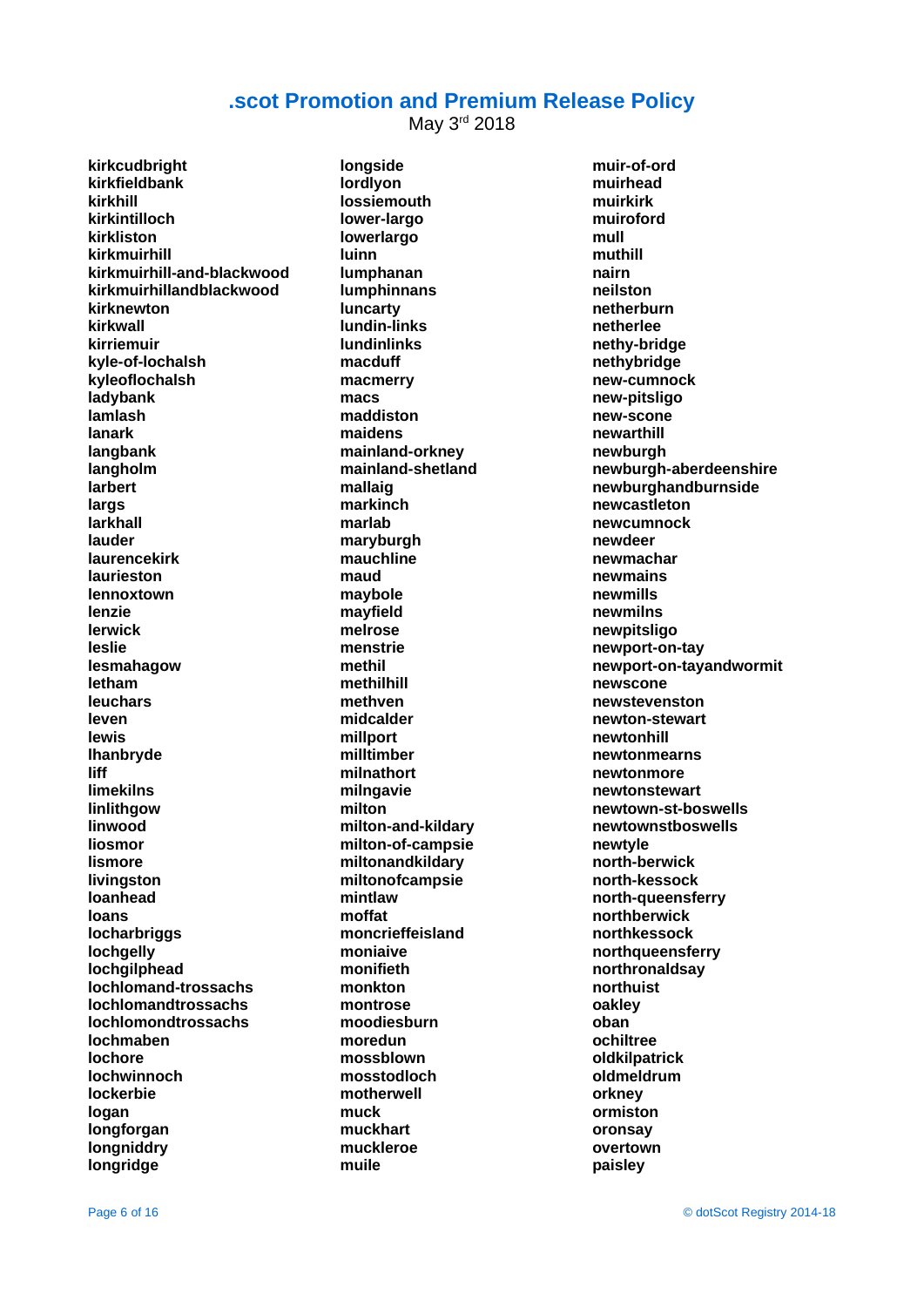May 3rd 2018

**papastour papawestray pathhead patna peebles pencaitland penicuik perth peterhead pitlochry pitmedden pittenweem plains plean polbeth polmont port-bannatyne port-ellen port-william portbannatyne portellen portglasgow portgordon portknockie portlethen portpatrick portree portsoy portwilliam potterton prestonpans prestwick quarriers-village quarriersvillage quarter queensferry queensferrycrossing raasay ratharsair ratho redding reddingmuirhead renfrew renton rhu rigside risk rosewell roslin rosneath rosyth rothes rothesay rothienorman rousay rum rumford**

**rutherglen saline salsburgh saltcoats saltire sanday sandbank sandhaven sanquhar scalloway scalpay seafield seil selkirk sgalpaigh shapinsay shetland shieldhill shotts shuna siuna skelmorlie skye slamannan smithton soay sodhaigh southrona southronaldsay southuist springfield springside st-andrews st-boswells st-combs st-cyrus st-fergus st-madoes-and-glencarse st-monans stamperland standrews stanley stboswells stcombs stcyrus stenhousemuir steornabhagh stepps stevenston stewarton stfergus stirling stmadoes stmadoesandglencarse stmonans stonehaven stonehouse**

**stoneyburn stornoway stow stranraer strathaven strathblane strathkinness strathmiglo strathpeffer strichen stromness stronsay stuartfield symington symington-ayrshire symington-lanarkshire tain taneramor tarbert tarbolton tarland tarves tayport thankerton thornhill thornhill-dumfries-galloway thornhill-dumfriesandgalloway thornhill-stirling thornliebank thornton thurso tighnabruaich tillicoultry tiree tiriodh tobermory torphichen torphins torrance torryburn townhill tranent trondra troon tullibody turriff twechar uddingston uibhistadeas uibhistatuath ulbha ullapool ulva unst uplawmoor vaila valeoflevenhospitalinquiry**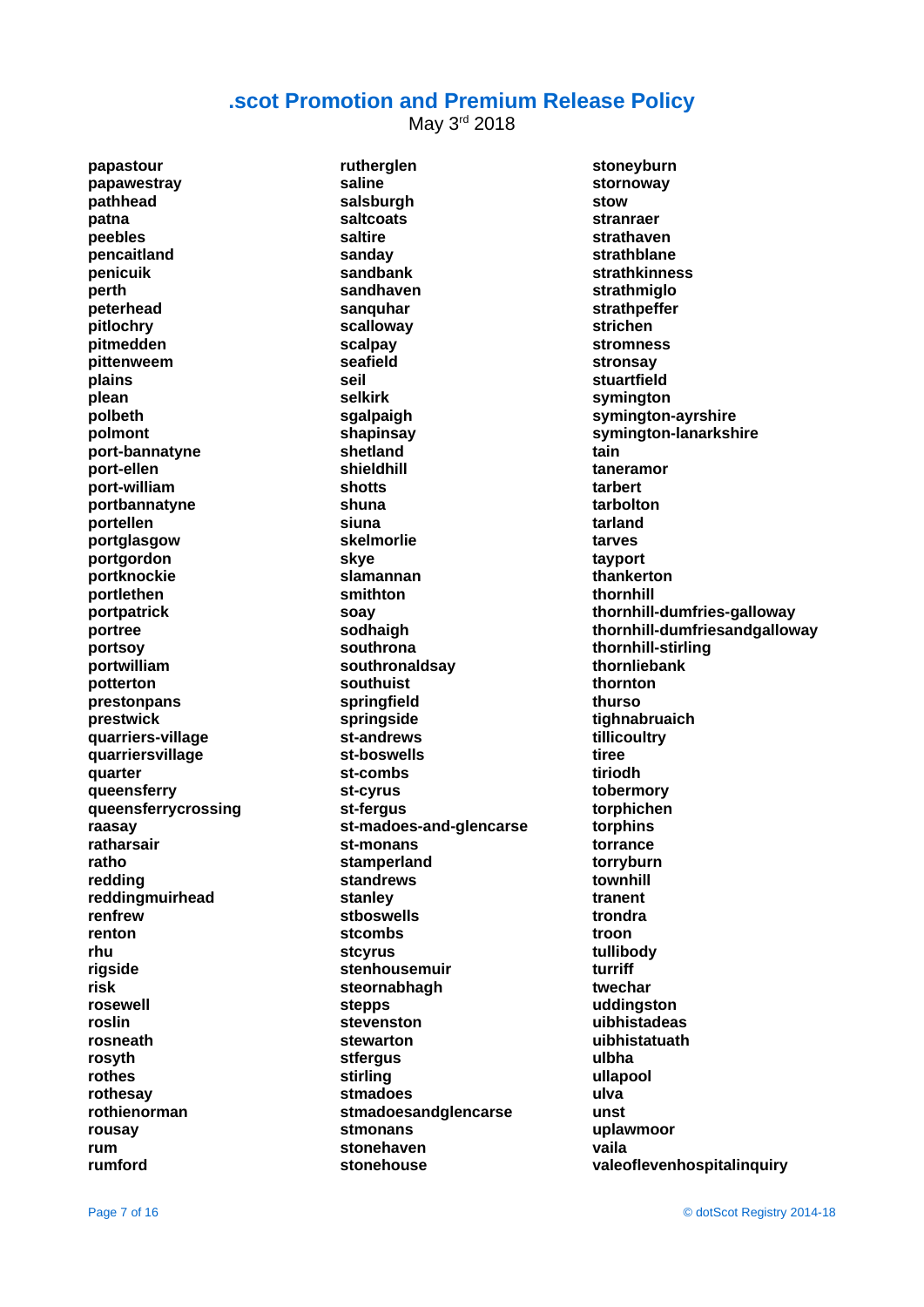May 3<sup>rd</sup> 2018

**vatersay viewpark walkerburn wallacestone waterfoot wattson wellbank wemyss-bay wemyssbay west-barns west-calder west-kilbride west-linton westbarns westburra**

**westcalder westhighlandway westhill westhill-aberdeenshire westhill-highland westhilla westkilbride westlinton westquarter westray whalsay whitburn whitecraig whitecross whitehills**

**whithorn whiting-bay whitingbay wick wigtown wildpark winchburgh windygates wishaw wormit wyre yell yetholm**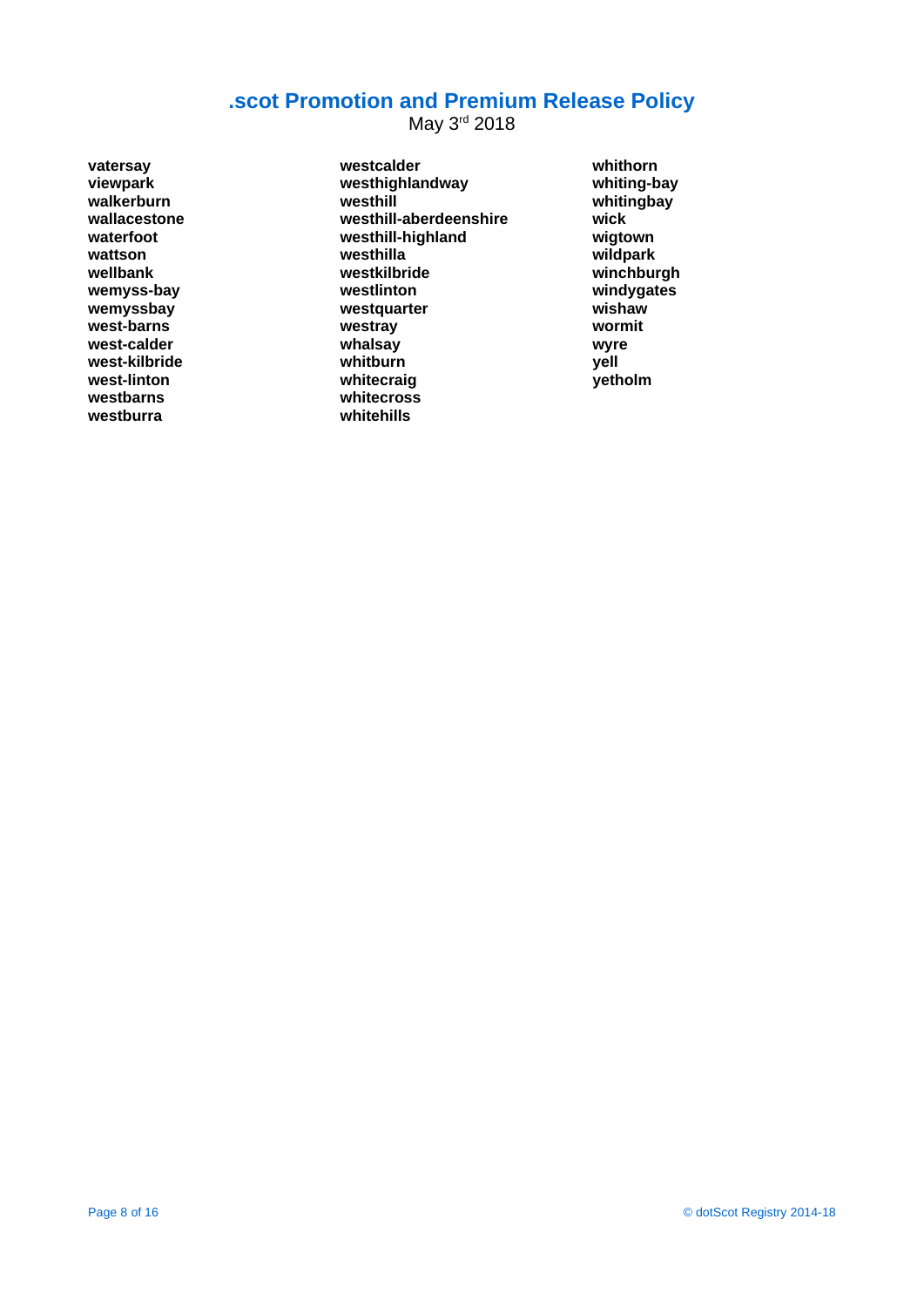May 3rd 2018

#### **2) Premium Names**

**121 123 247 911 999 24hr aaa about accountancy accounts aero airfreight alcohol alltrades always american americanfootball ancestor ancestors ancestry angel angelcapital angelfinance anniversary antivirus apartment appliancerepair appliances architects architecture art artgalleries artgallery artist artists asia ask attorneys attractions auction auctions audit aunt aunts australian automobile automobiles automotive autunm aviation awards aware baby backpack**

**backpacking backpacks badminton baking banking bargain barrel battles beach beautiful bedandbreakfast bedandbreakfasts beds beers bestman bets betting bicycle bicycles biodiesel birds birthday biscuit biscuits blackpudding bluebell boid boiler boilerrepair boilers book books botanic bothy boy boyfriend boys breakdown breakdowncover breakdownrecovery bride bridesmaid bridge bridges britishirish broadcast broadcasting broadcastingservice broch brother brothers builder builders buildingsinsurance**

**bungalow burn burns bus buses businesscards bustour bustours cab cabs cafe camera cameras canadian canal canals canoeing capercaillie car cards care career careers carmechanic carmechanics carpenter carpenters carpetfitter carpetfitters carpets carrental carrentals cars carsales cash cashback cashloan cashloans cask castle castles centralheating ceudmilefailte change charities charity chat checkin checkout cheddar cheddarcheese cheese chief chieftan**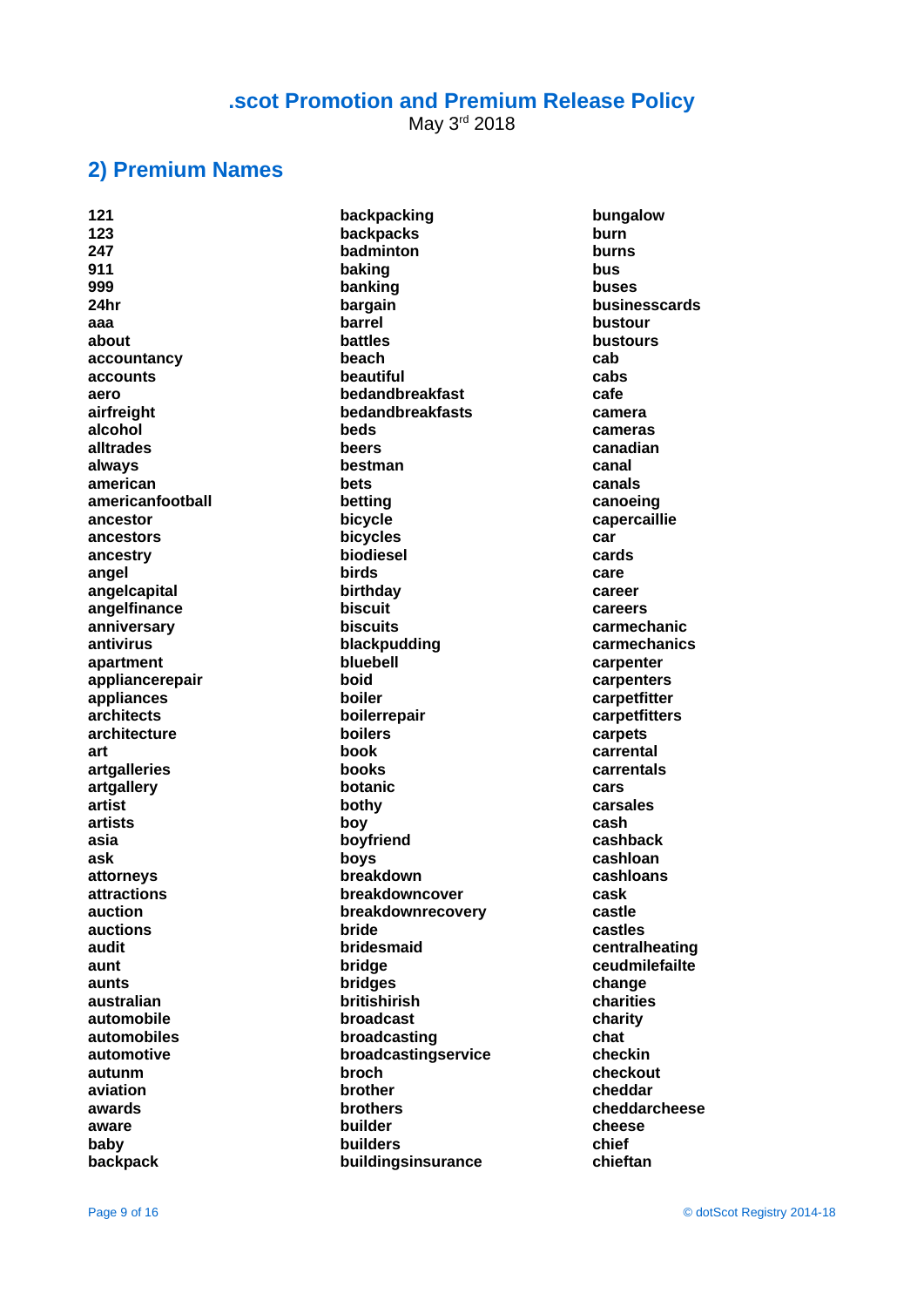May 3rd 2018

**child childcare children chinese chocolate chocolates christmas christmascard christmascards christmasdecorations christmasgift christmasgifts christmaslights christmastree christmastrees cider cinema cinemas city civic clanchief clanchieftan clans clao climatechange climbing clothes club clubbing coach coffee coffeeshop cold college colleges commonwealth communities community computer computerrepair computerrepairs computers concert concerts conferences connected contracts conveyancing corporatefinance corporatelaw corporatelawyer corporatetax corrie cottage cottages courier cousin**

**cousins cpu craft crafts credit creditcard creditcards creditreport crisps crm croft crowdfunding cruise cruises culture curling currency currencyexchange customs cya dad dairy dance dancing date dates dating day debt debtadvice debtfinance decorator decorators deer dentists design diesel digital director dirk distillery diving divorcelawyer dna doctors dollars domain domainname domainnames domains doubleglazing dreams drink drinking drinks driver drivers**

**drugs dry dvd dvds east ebook ebooks ecommerce election elections electrician electricians email emailmarketing employ employment energy energydrink energydrinks entrepreneur equality estate euro europa europe european euros evc ever everywhere exchange exhibition family farm farmer farming fashion father fathers fathersday ferry finance finances financial financialadvice financialadviser financialadvisers financialadvisor financialadvisors financialanalyst financially financialservices financing fire first fish fisheries**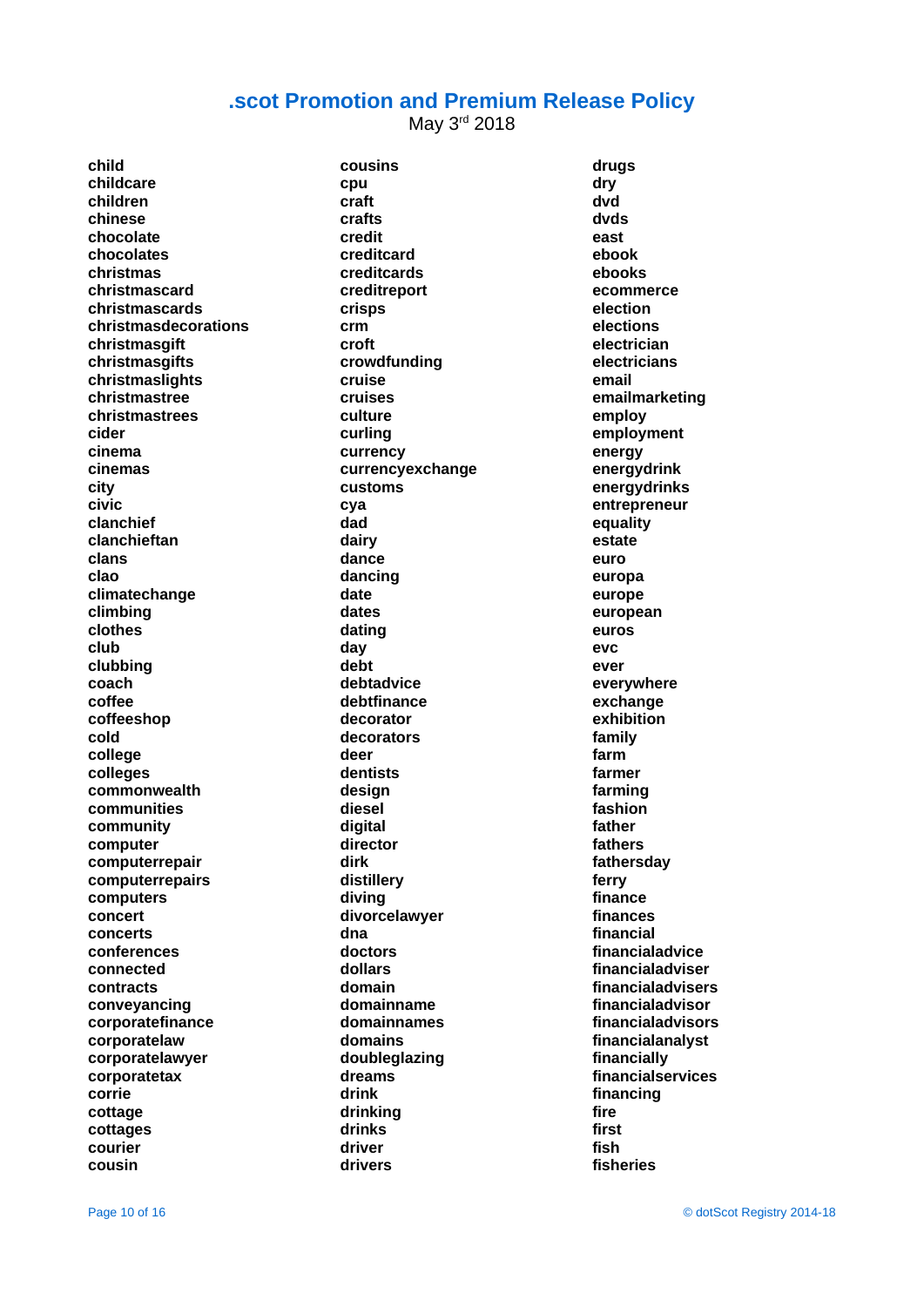May 3rd 2018

**fishing fit fitness fitnessinstructor flag flags flash flashes flat flights flood flooddefences florist florists flowers fly flyfishing flying food foodanddrink foreign forever forsale free freedom freight friend friends fudge fuel furniture future gadgets galleries gallery gamble gambling games gather gathering gbr generalpractitioner generalpractitioners ghillie gift giftcard giftcards gifts gig gigs girl girlfriend girls glasses glen glens goldeneagle**

**goldeneagles gomastra gps grandfather grandmother greek greener greetingcard greetingcards groom grouse guarantee guidedtours gym gymnastics gyms haggis hairdresser hairdressers handcrafted handmade handyman harbour harebell health healthandsafety healthcare heather help here heritage highlandcattle highlandcow highlanddancing highlander hill hills hipflask hire hockey holiday holidaycottage holidaycottages holidays homeinsurance homemade honeymoon horseracing hospital hospitality hostel hostels hostingservice hotel hotels house housemovers**

**how humanresources husband hydro hydro-energy hydro-power hydroenergy hydropower icecream icehockey ilove imagery images improvement independent indian info information insuranceagent insuranceagents insurancebroker insurancebrokers insured int intangibleassets intel intellectualassets intellectualcapital intelligence interest international internationaltrade internet invest investment investmentbroker investments job jobsearch join journalist journalists jubilee judo kayaking keepfit kelvin kid kids kilt knew knight know korean lab laboratory lambswool**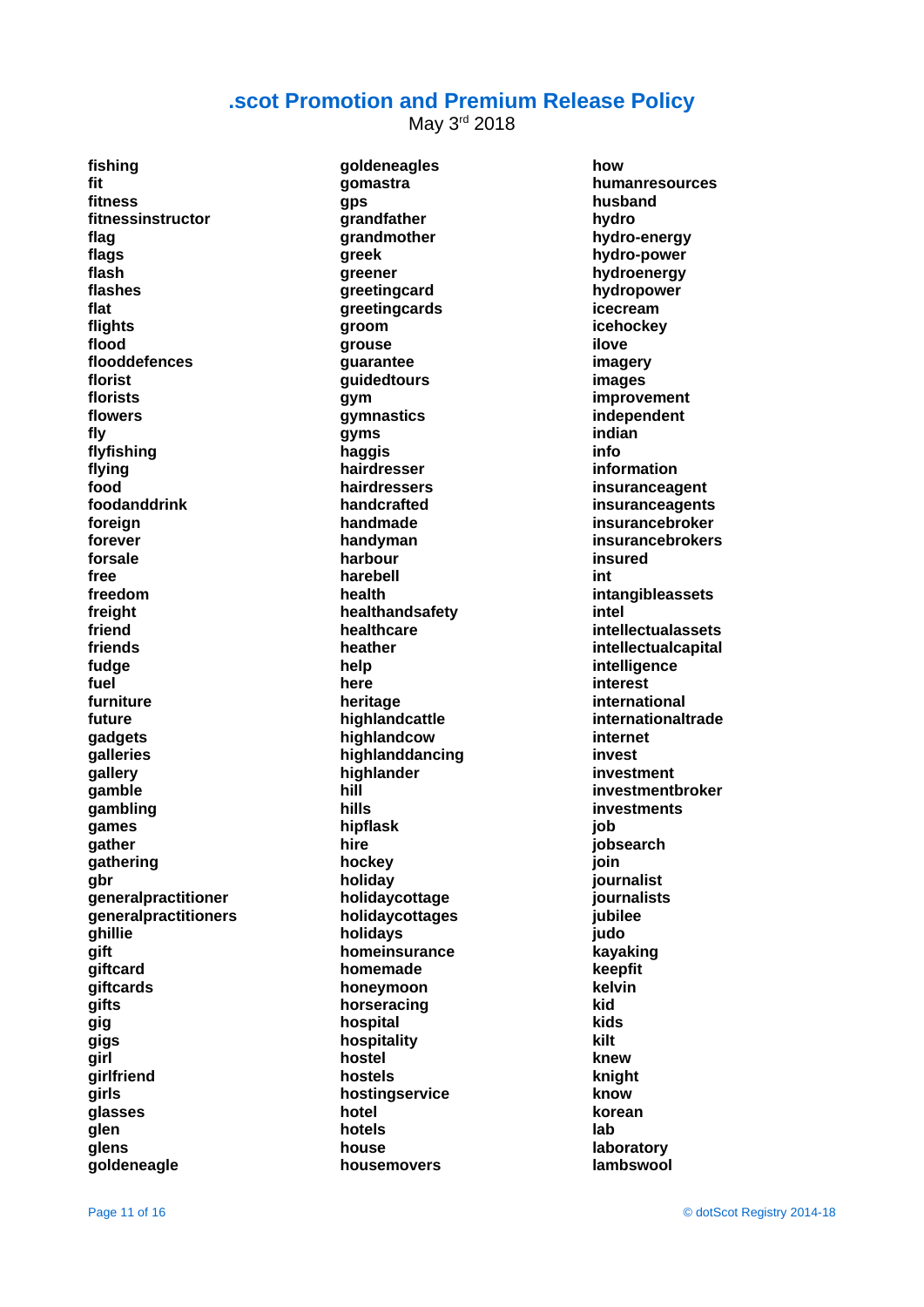May 3rd 2018

**land landlordinsurance landlords landlordsinsurance landscape language laptop laptops lawyers leader leaders learnerdriver learnerdrivers led leds legal letting library lifeinsurance lighting lights list literature live loan localityname location loch lochnessmonster love ltd made madein magazine mail mailbox mailboxes makar make makein malware man manufacturing map maps marina marketing meat mechanic mechanics meet men mexican milk mobile mobilephone mobilephones**

**mobiles money monument monuments moor more mortgage mortgagebroker mortgagelender mortgages motel motels mother mothers mothersday motorcycle motorcycles mountain mountainbiking mountaingoat mountains movie movies moving mp3 mp3s mum mums museum museums music musiclessons mussels names natural nephew nephews net netball netbook netbooks network newdrivers newmums newspaper newspapers nicotine niece nieces night nightclub north northeast northwest notebook notebookcomputer notebookcomputers** **notebooks nuclear nuclearenergy nurse odds office oil oled once one online onlineauction onlinebanking onlineclassifieds onlinedating onlineshopping open opportunity opticians optometrist optometrists order org organic organicfoods organics osprey ospreys out outdoors own oysters painter painters panel parent parents park partner partners patent patents patient patients paydayloan paydayloans pension pensions people performs personalinvestment personalinvestments personalpension personaltrainer petinsurance petrol petrolstation**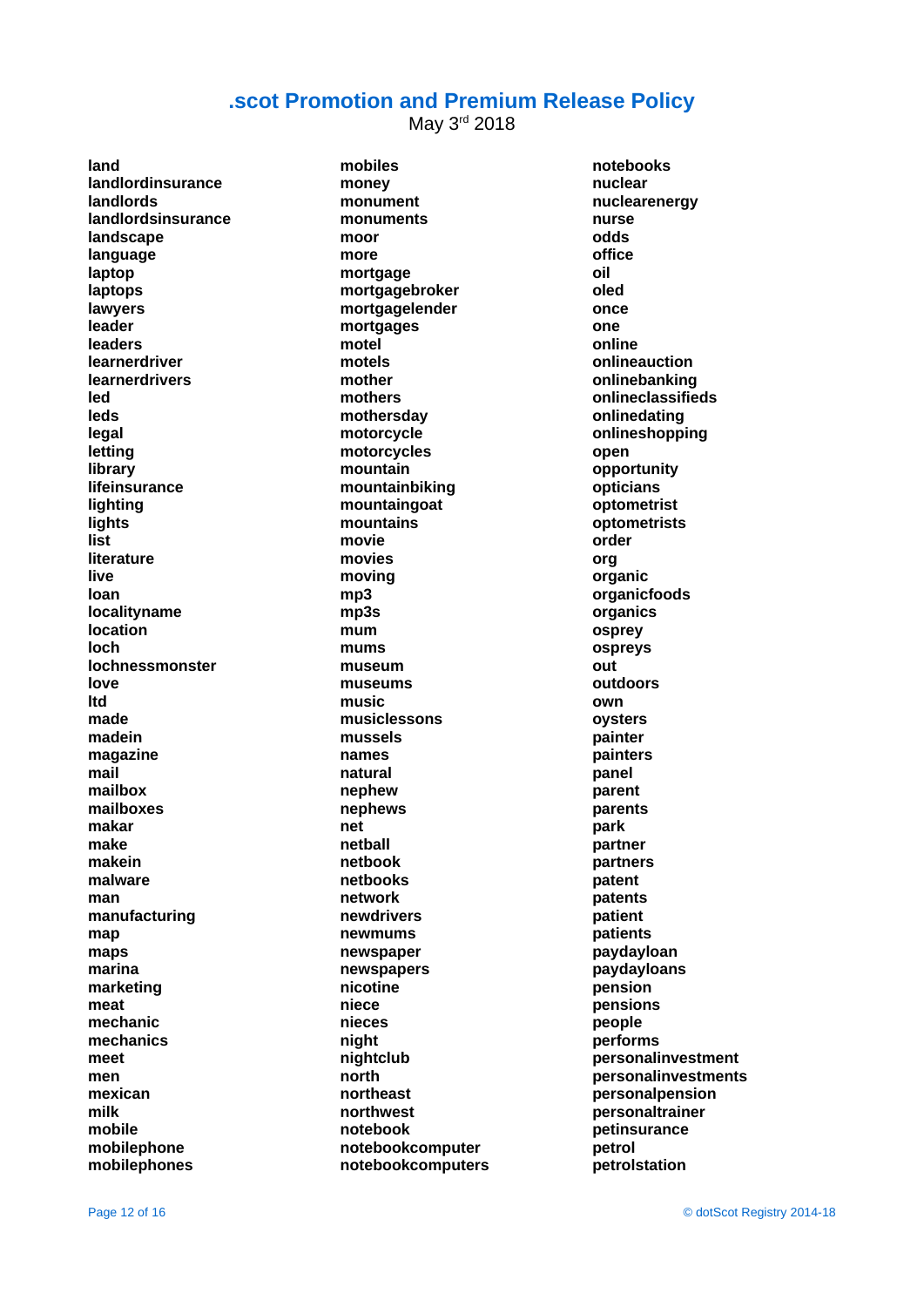May 3rd 2018

**pheasant pheasants phone phones photo photograph photographer photographers photographs photography photos php physio physios physiotherapist physiotherapists pinemartin pizza place places plants plasterer plasterers play playlist plc plumber plumbers plumbing podiatrist podiatrists policies post postage pound poverty power pregnancy premium preserve preserves president print private privateequity privatehire prize procurement produce produced producedin producing product products propertymanagement propertymanager propertymanagers**

**proud publicrelations puffin puffins puppies puppy qualification qualified qualify quality query racing radio rain ratho station ready records recovery recycling reddeer redsquirrel redsquirrels region regions register registrar registrars registry reign religion removals renewableenergy rent rental rentals renting replacementwindows restaurant rgb right rights robertburns roofer roofers roofing rowing rule ruler rules running rural saas sail sailing sale sales salmon**

**salon salons school science scotchthistle scotchwhisky scotia scots scotspine scott scottishcheddar scottishclan scottishclans scottishterrier scottishthistle scuba scubadive scubadiving sea seafood seaotter search searchengine searchengineoptimisation searchengineoptimization security sell seller selling seo shares shellfish shetlandponies shetlandpony shinty ship shipper shippers shipping shooting shopping shoppingcentre shoppingmall shortbread single singles sister sisters ski skiing skis slainte smartphone smartphones smokedsalmon smokies smoking**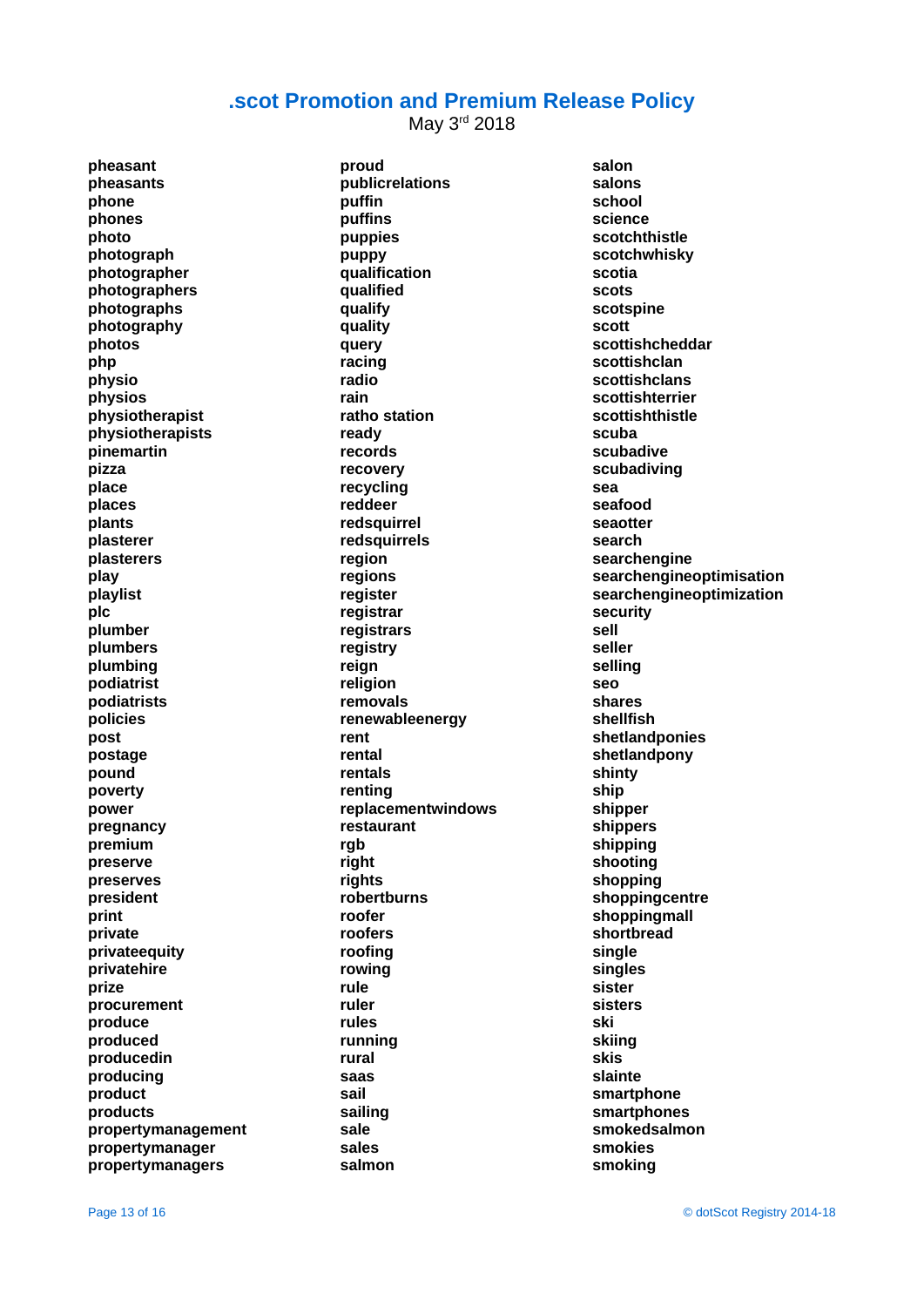May 3rd 2018

**sms smsmarketing snow snowboard snowboarding snowing snowy soccer socialmedia socialmediamarketing socialnetwork socialnetworking society software solar solarenergy solarpanels solarpower solarpv solarwind solicitors somewhere song songs south southeast southwest spa specialoffer specialoffers speeddating spirit spirits sporran spring spyware squash stag stalk stalking standards standrew standrewsday startup station statistics sterling still stress studies study studying successful summer sunglasses sunny superfast**

**supermarket support survey surveyors survivor survivors swimming tablet tabletennis talent talk tarn tartan tartanday taxadviser taxi taxis teach teacher teachers televisions tell telly tennant tennants tennis termsandconditions test tested testing text textile textiles texts thai theatre theatres themepark themeparks then there thingstodo thingstosee thingstoseeanddo think thistle thoroughly thousands tickets tidalpower tide tidy tiler tilers tiles time timetable**

**tobacco today together tomorrow tools total totally tour tourism tourist tourists tours town toy toys trade trademark trades trading tradition traditional traffic trail train trainer trains translate translation translator transport travel travelagencies travelagency travelagent travelagents travelinsurance travelled travelling trend trends trip trips trojan trojanhorse true truly trust truth try tshirt tshirts turbine turbines tvs tweed tweet tweeter**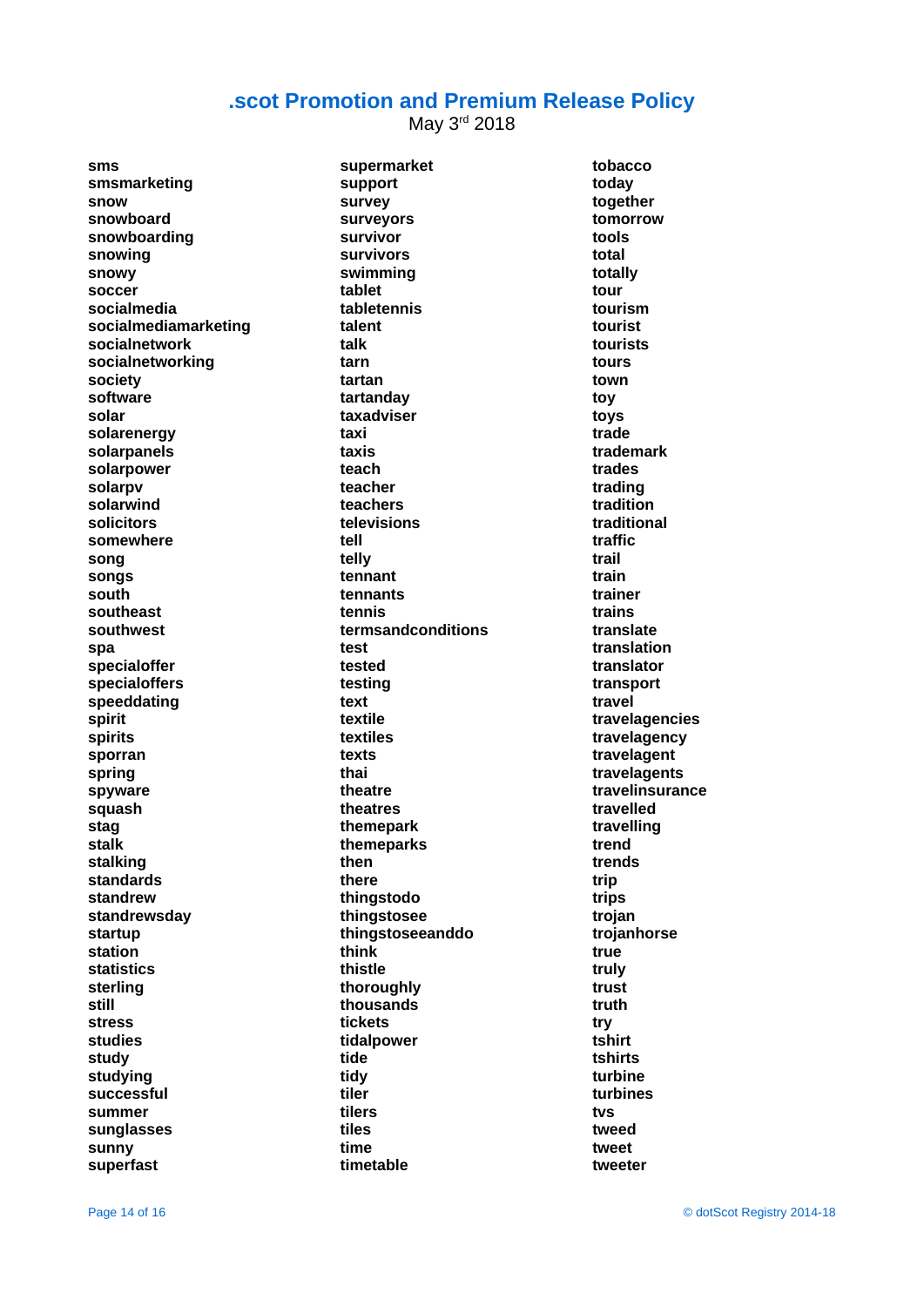May 3rd 2018

**tweets twice twin twins tyre uncle uncles unemployed unemployment uninsured united universities usa use user userinterface vacancies vacancy vacation vacations valentinesday valuable value van vanrental vanrentals vans vehicle vehicles venison venturecapital venue venues very veterinarians vets victory video videogames videoondemand videos village virus visiting visitor visitors vogue voicemail volleyball voter voting walk want warm warranty**

**was waste watch water wateroflife wavepower way ways wealth weather weave weaver webdesign webdesigner webdesigners webdesigns webdeveloper webdevelopers webhosting webhostingservice webhostingservices webserve webservers website websites wedding weddingcake weddingcakes weddingdress weddingdresses weddingphotographer weddingphotographs weddingplanner weddingplanning weddingring weddingrings weddings weddingvenue weddingvenues weddingvideo weddingvideos wee week weekend weekends weightlifting welcome well wellness wemyss bay went were west wet what**

**whatson whatsup when where whiskeys whiskybarrel whiskycask whiskydistillery whiskys whiskystill who whoisit whoisthere wife wifi wild wildcat wildlife will wills wind windenergy window windows windpower windscreen windshield windturbine windturbines wine wines winter wives woman women wonderful wood woodland woods wool word words work workout world write writer wrong xchange yoga you your youth youthhostel zero**